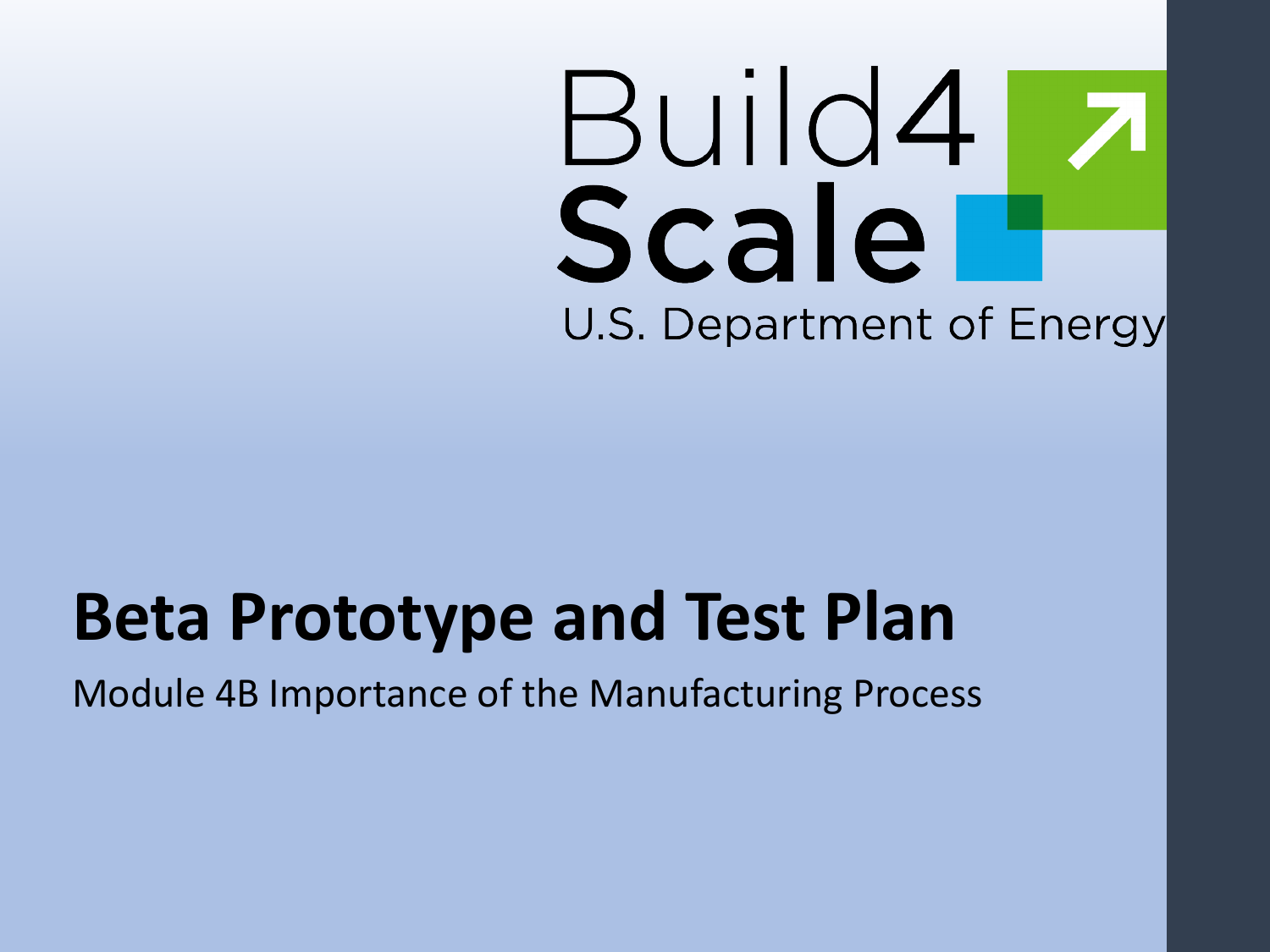### **Motivation**

*Why is this module important?*



 $\mathcal{P}$ 

- $\Box$  A prototype for evaluation by external users (including clients) is very different from a prototype for internal evaluation and product-development purposes
- $\Box$  Selecting inadequate manufacturing processes for the beta prototype used for external evaluation can result in conveying the wrong message to the client regarding whether the final product will meet their requirements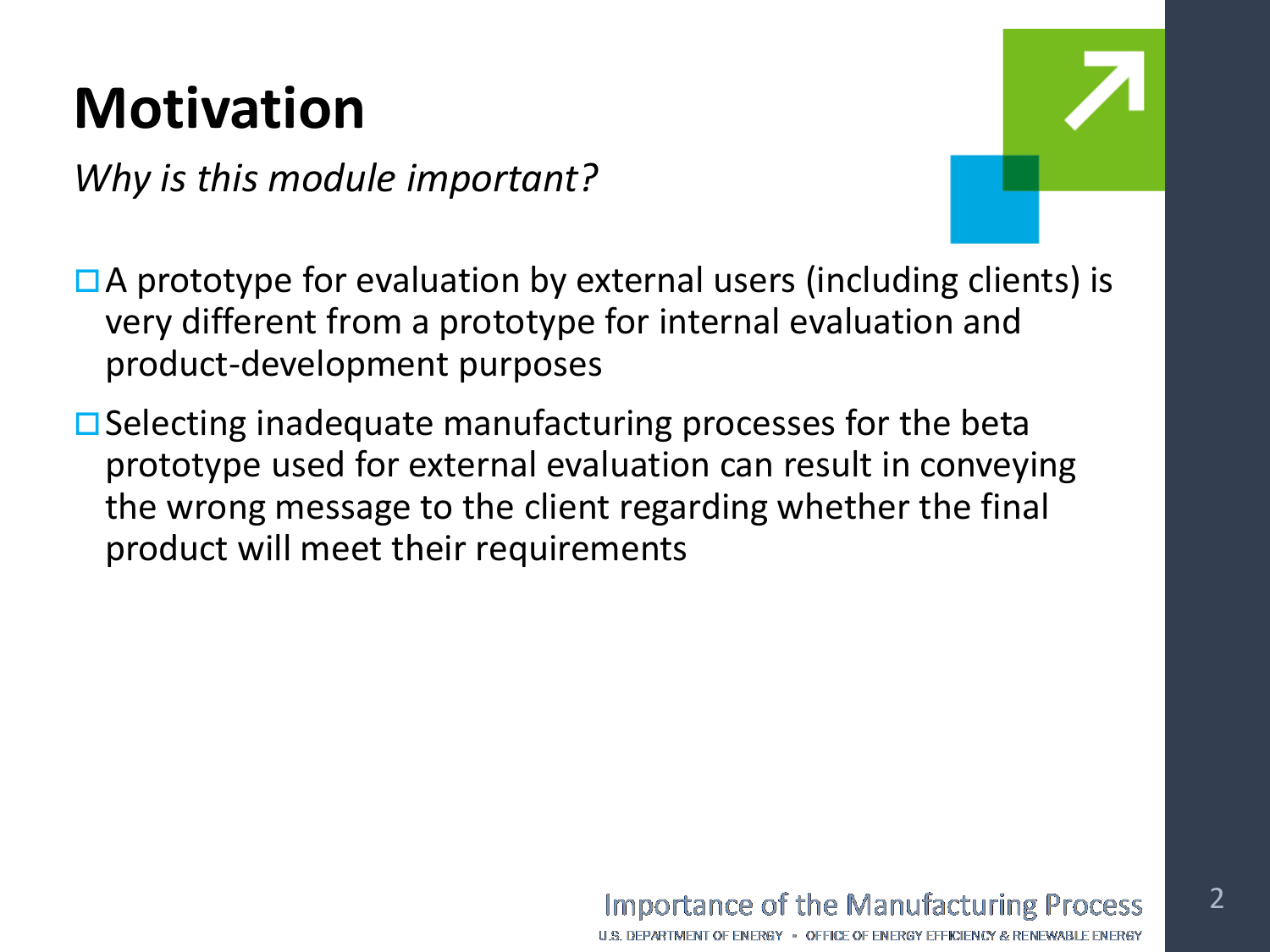### **Module Outline**

 $\square$  Learning objectives

- **□ Manufacturing process alternatives** 
	- —Factors that drive process selection
	- —Pros and cons of each process alternative
	- —Cost analysis guideline
- $\Box$  Rapid prototyping for accelerating the development of prototypes
- $\Box$  Case study of accelerating prototype development

#### **Importance of the Manufacturing Process**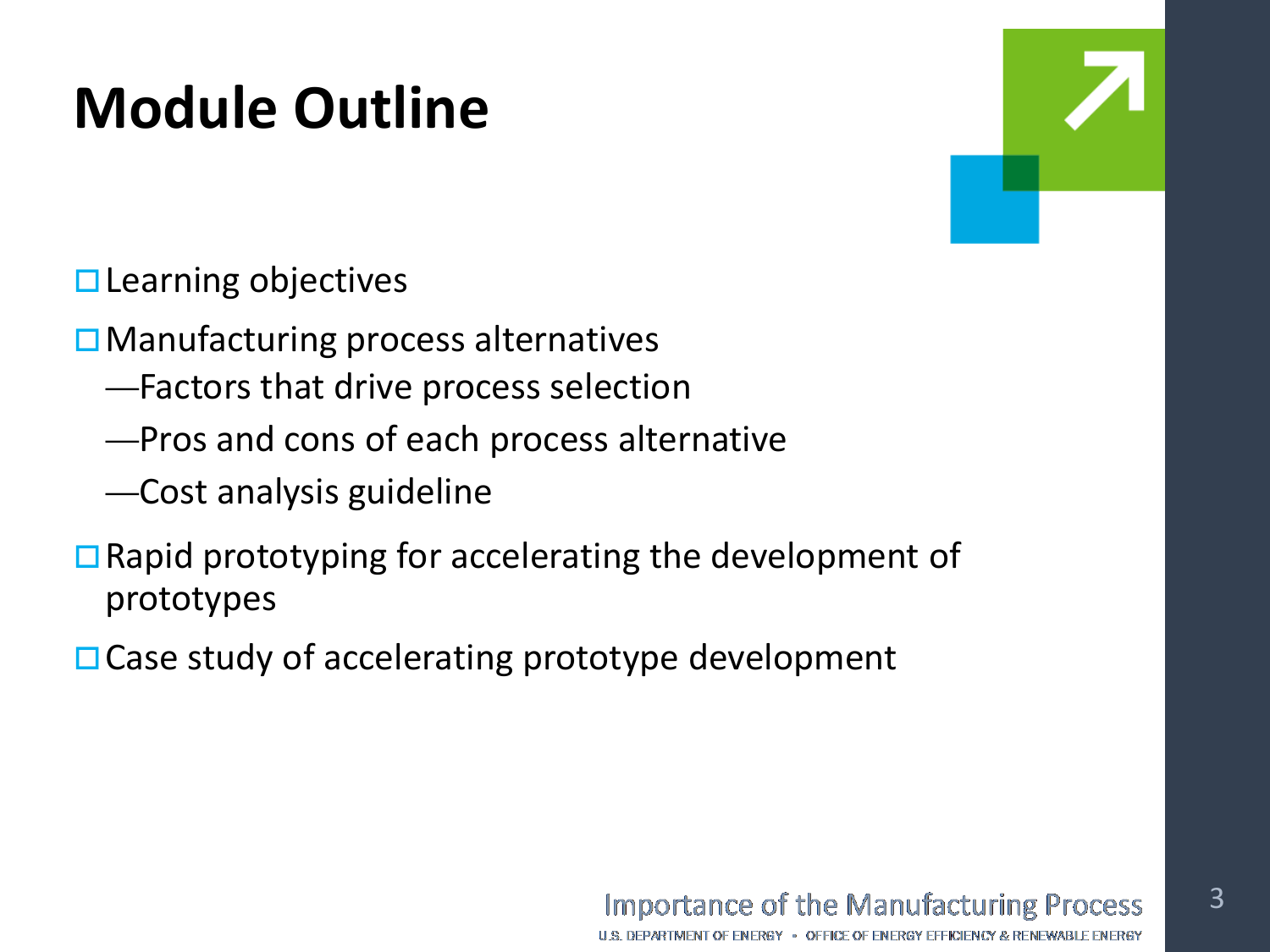### **Learning Objectives**



 $\Box$  LO1. Interpret the manufacturing needs to ensure the accuracy of the finished product

#### **Importance of the Manufacturing Process**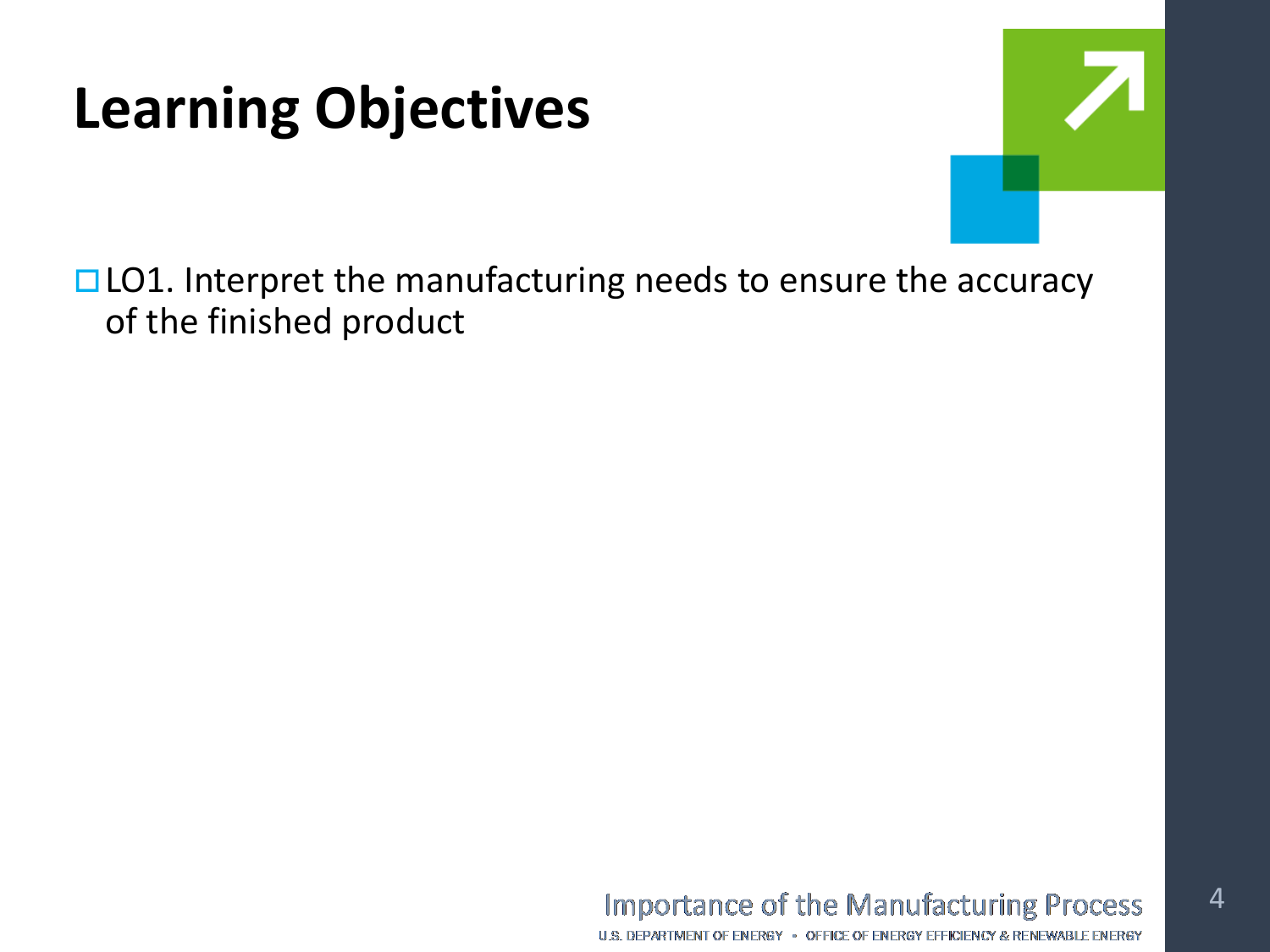# **Manufacturing Processes**

### *Reminder*



#### **Factors that drive manufacturing process selection**:

- □ Volume: how many prototypes are needed?
- $\Box$  Cost: costs associated with each process alternative
- $\Box$  Lead time: how long will it take to produce the prototype using each process alternative?

*See Module 3C for more details on manufacturing processes*

5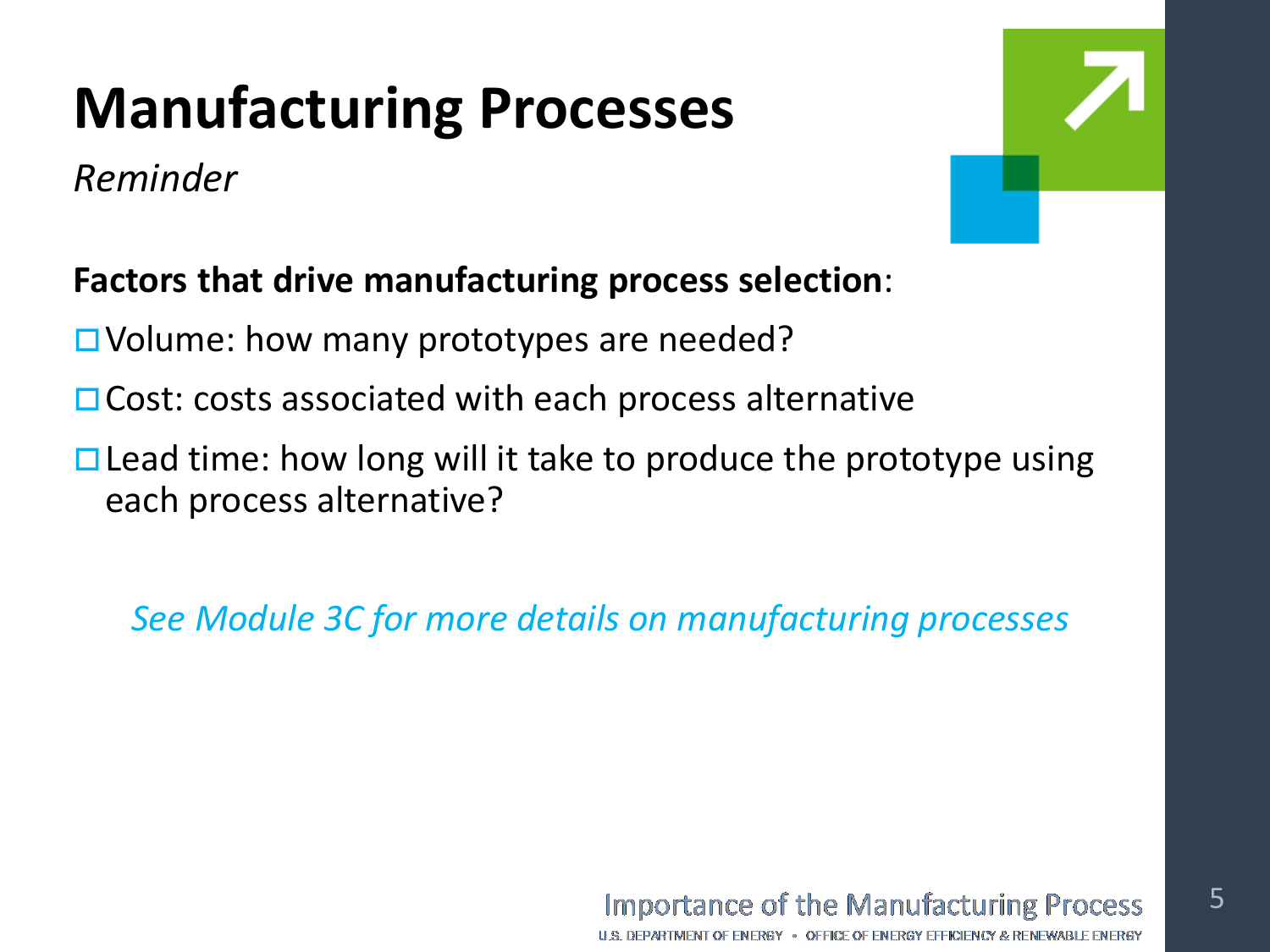# **Manufacturing Processes**

*Comparison*



| <b>Process</b><br><b>Alternative</b>                                              | Pro's                                                                                                                              | Con's                                                                                                                                  |
|-----------------------------------------------------------------------------------|------------------------------------------------------------------------------------------------------------------------------------|----------------------------------------------------------------------------------------------------------------------------------------|
| Manual/skilled<br>craftsman                                                       | • Very flexible<br>• Typically high quality prototype<br>• Direct communication between<br>producer and designer                   | • High labor cost<br>• Expensive to reflect design changes                                                                             |
| <b>Material removal</b><br>processes (CNC)                                        | • Tight tolerances<br>• Inexpensive tooling                                                                                        | • Time investment in process plans<br>• Limited geometric freedom<br>• Not suitable for highly intricate parts or<br>internal features |
| <b>Material</b><br>deformation<br>processes (Injection<br>molding)                | • Suitable for high volumes<br>• Tight tolerances                                                                                  | • Extremely expensive tooling<br>• Not necessarily suitable for multiple design<br>iterations or product development                   |
| <b>Rapid prototyping</b><br>processes (3D<br>printing, additive<br>manufacturing) | • No tooling cost (tool-less<br>manufacturing)<br>• Ease of design change<br>• Reduced lead times<br>• Arbitrary geometric freedom | • Limited choices of existing materials<br>• Low part repeatability<br>• Limited build envelopes and material<br>deposition rates      |

#### **Importance of the Manufacturing Process**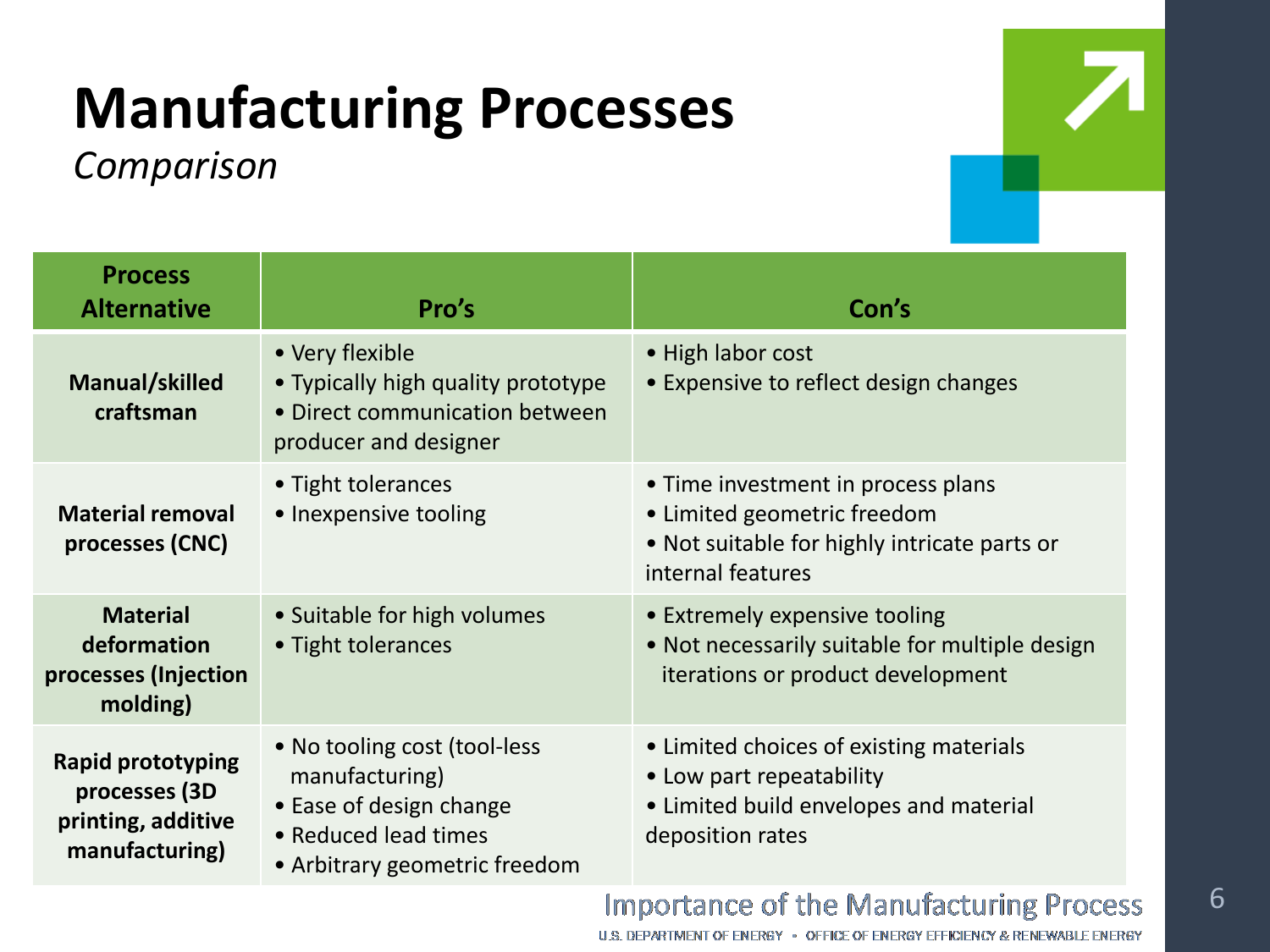# **Manufacturing Processes**

*Mindset for alpha versus beta prototype*



- $\Box$  In the alpha prototype stage, the focus is on quickly producing a prototype that can be used internally to provide input on design changes needed for the next iteration
- $\Box$  Consequently, selecting the manufacturing process for the beta prototype development stage requires a different mindset to develop selection criteria

**In the beta prototype stage, more attention should be paid to details regarding**:

 $\Box$  Form and fit

 $\square$  Function

7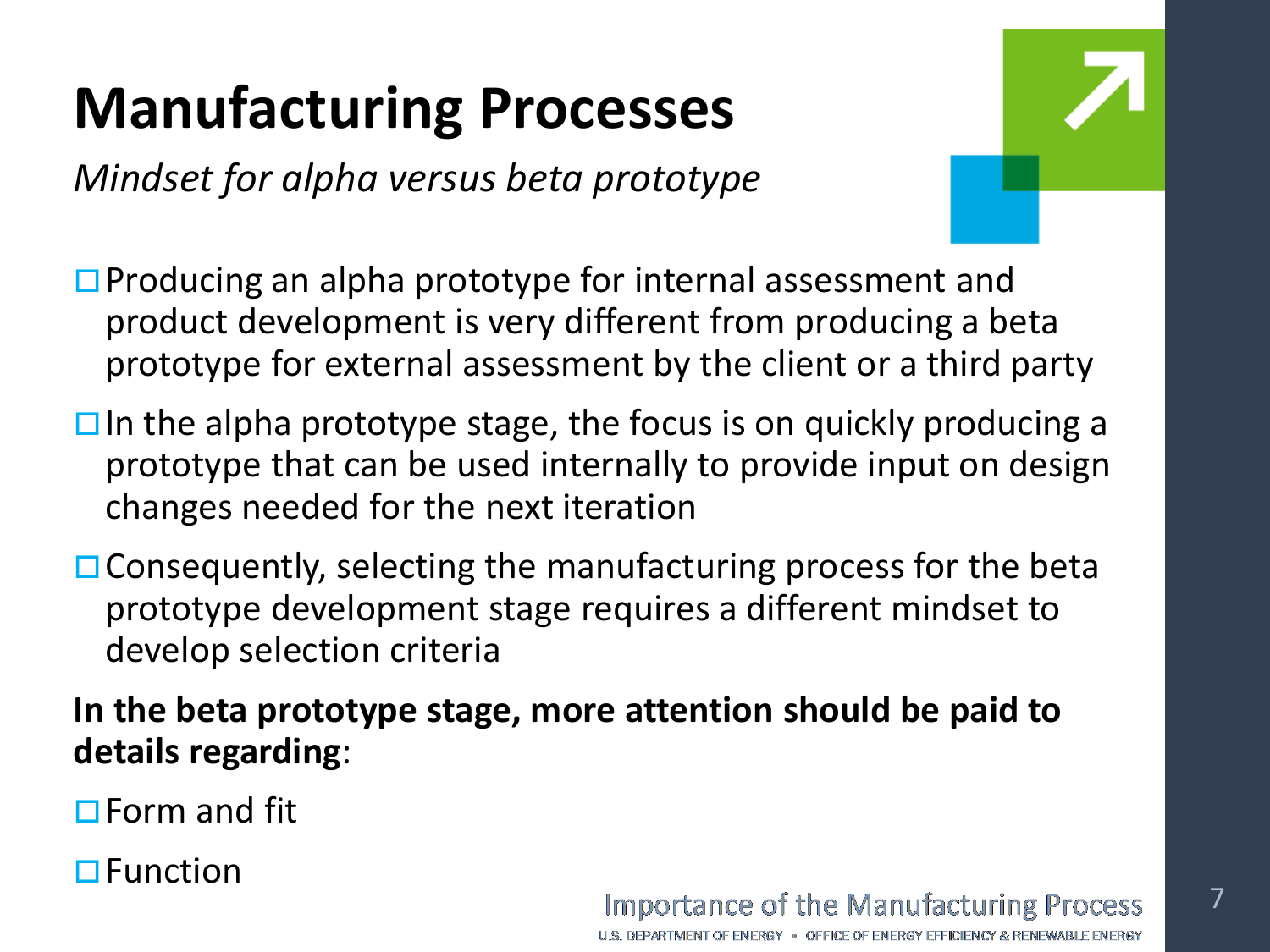# **Manufacturing Process**

*Example – Heat sealer for sewing industry*

 $\Box$  Concept drawing to anticipate feature priority and part needs

 $\Box$  CAD for initial part design feasibility

Several prototype for "works-like and "looks-like" testing

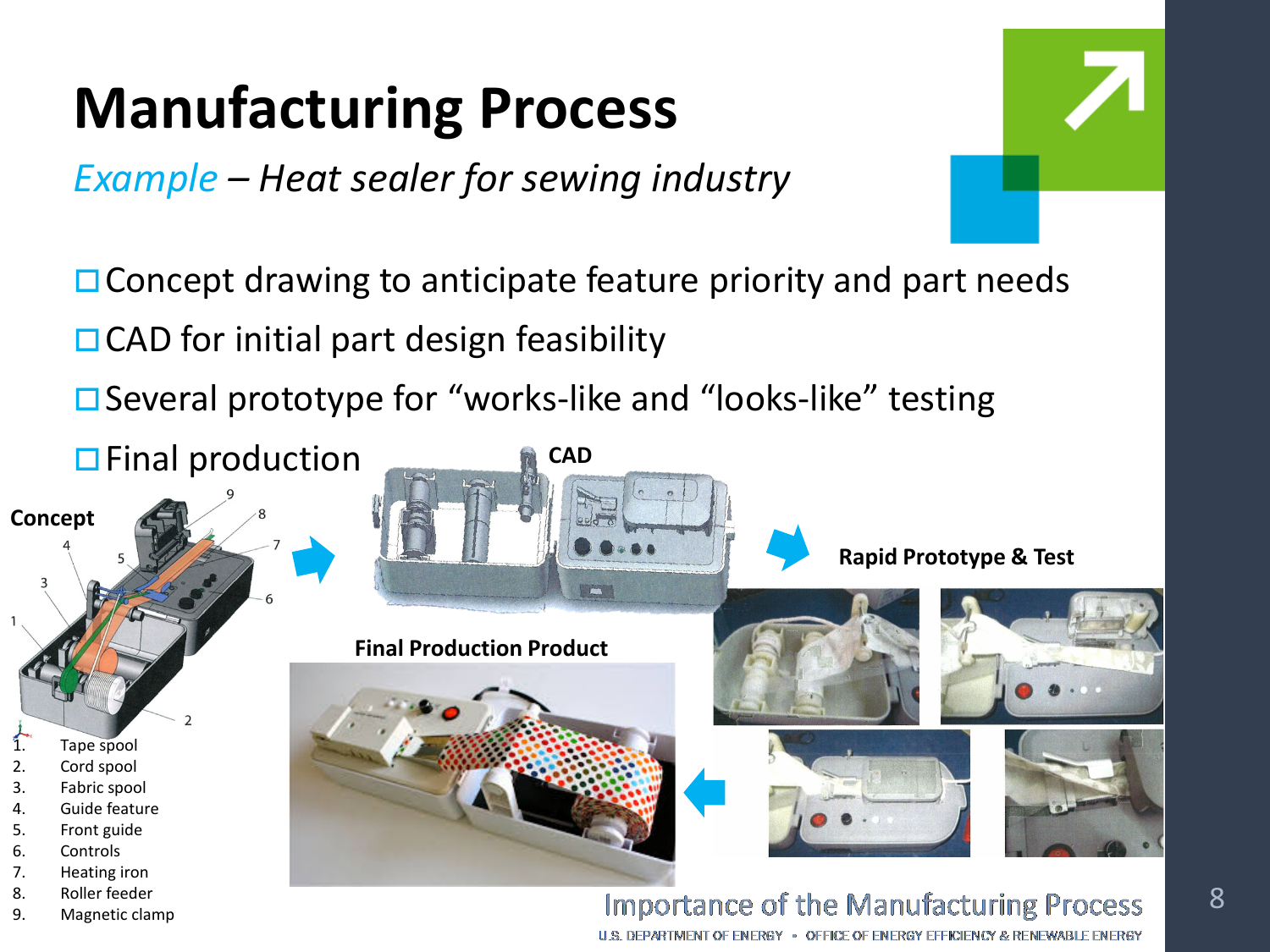# **Rapid Prototyping**

### *What it is and when to use it*



**FINAL PRODUCT** 

**Rapid prototyping** is a method for reducing the time between the steps in the production of successive prototypes



 $\Box$  Major advantage: "Tool-less" manufacturing

*Rapid prototyping is a process that utilizes 3D printing and 'additive manufacturing' (AM) techniques (see red box)*

> **Importance of the Manufacturing Process** U.S. DEPARTMENT OF ENERGY . OFFICE OF ENERGY EFFICIENCY & RENEWABLE ENERGY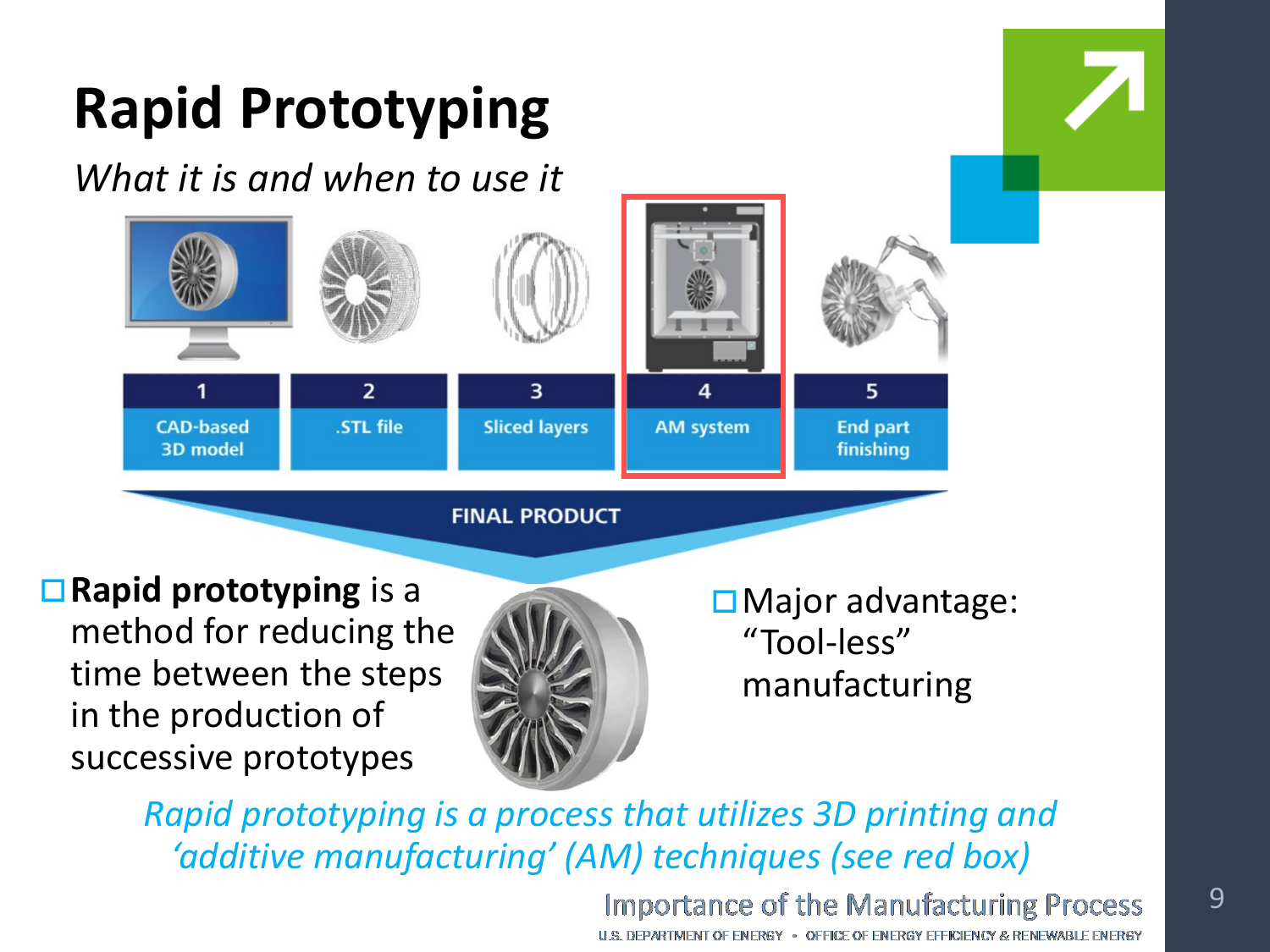*7 Key Methods* 

### **Stereolithography (SLA):**

**□ Greatest material choice. Very high detail** resolution. Single layer development process requires support struts that can be tricky to remove. Considered expensive but fast. Final part can be machined, used as a master mold.

### **Selective Laser Sintering (SLS):**

 $\Box$  Thermoplastic material with comparable result to injection molding. Direct Metal Laser Sintering (DMLS) is the metal version but both use a "powder bed" process. No support struts but not as detailed as SLA and may require secondary machining. Part is not fully







Top 7 Methods For Making 3D Rapid Prototypes by **[Star Rapid](https://www.starrapid.com/blog/author/admin/)** | Aug 14, 2015

#### dense so will wear.<br>For Making 3D Rapid Prototypes **10**<br>Aug 14 2015 U.S. DEPARTMENT OF ENERGY . OFFICE OF ENERGY EFFICIENCY & RENEWABLE ENERGY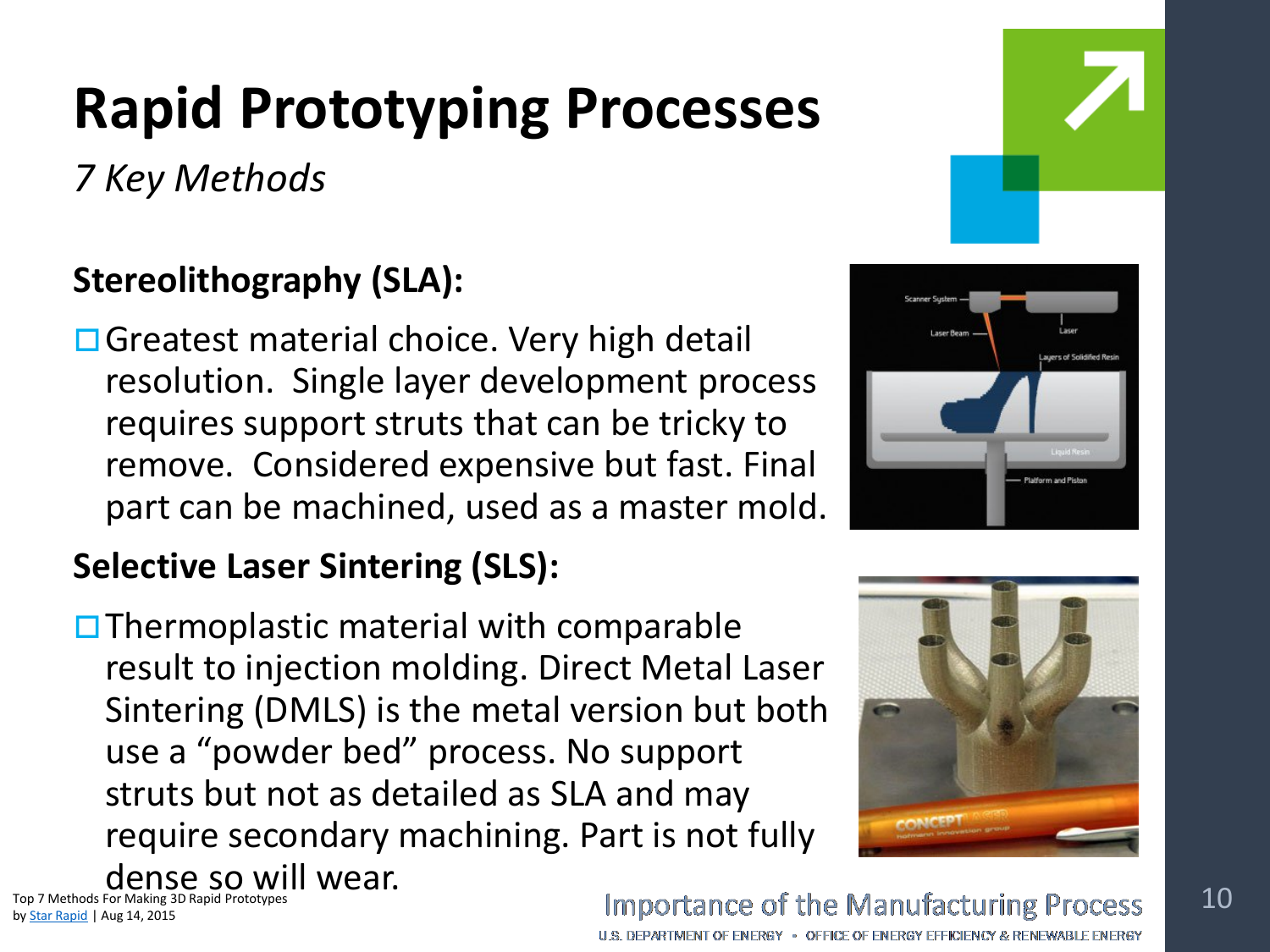*7 Key Methods (cont.)* 

### **Fused Deposition Modeling (FDM)**:

 $\Box$  Thermoforming filament is heated and passed through a nozzle to lay down successive layers. Machines are getting smaller and

cheaper, with a variety of plastics. More than one kind of material can be printed during a single build. Too slow for large production

runs but is ideal for rapid prototyping and very cost effective.

### **Multi Jet Modeling (MJM)**:

 $\Box$  A thermosetting polymer is used in an array of inkjet nozzles moving horizontally across the platform depositing a thin film for the 2D cross-sectional layer. Polymerization quickly solidifies the plastic in that layer, then the platform descends by one thickness and the process repeated.

#### **Importance of the Manufacturing Process** U.S. DEPARTMENT OF ENERGY . OFFICE OF ENERGY EFFICIENCY & RENEWABLE ENERGY



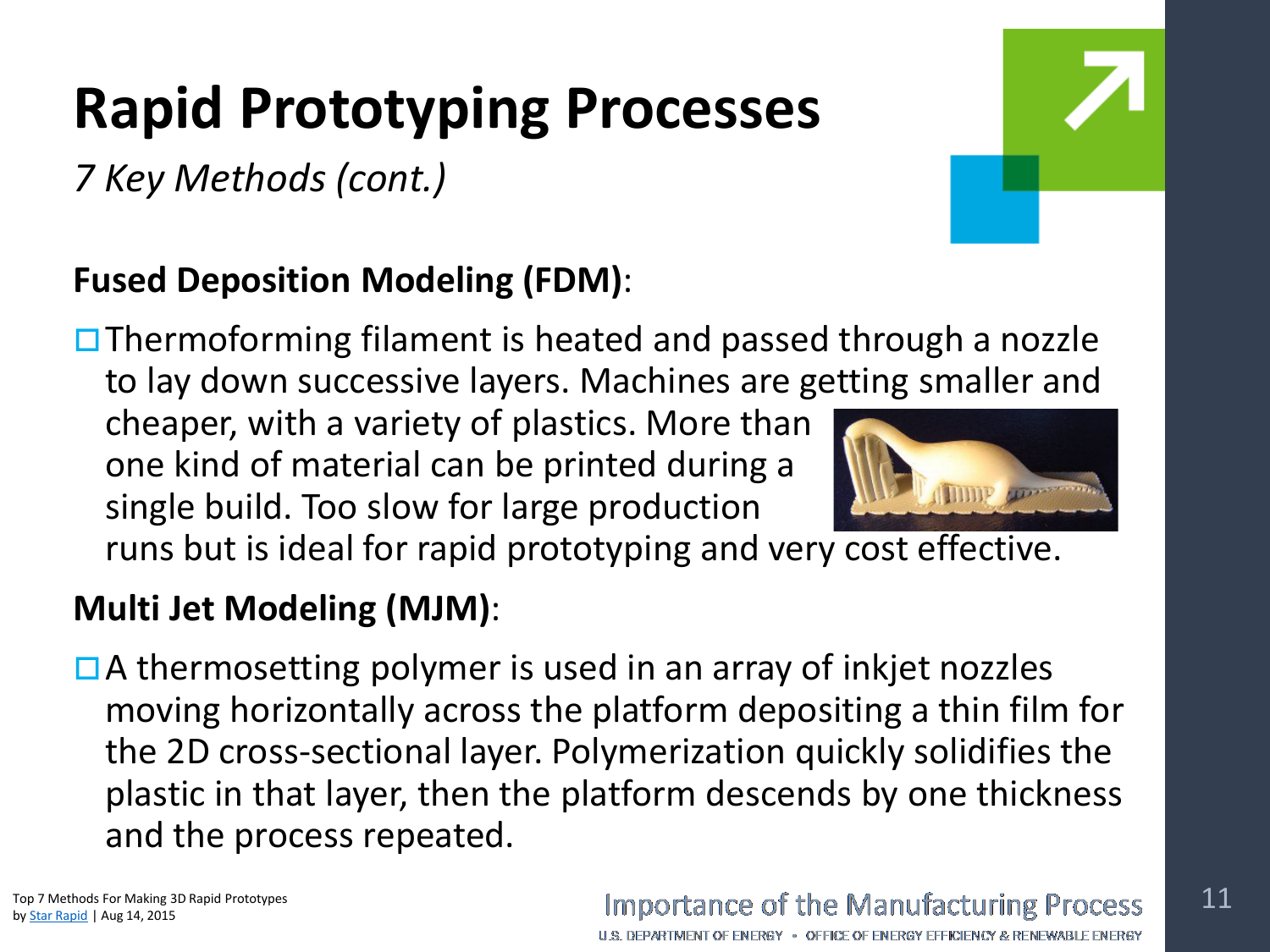*7 Key Methods (cont.)* 

### **Selective Laser Melting (SLM)**:

- 
- □ Create metal parts with a high powered laser used to weld and not merely sintered, producing a part that is fully dense.
- $\Box$  The build takes place inside a sealed chamber filled with an inert gas such as argon. This process is becoming more popular not only for rapid prototyping but also low volume production.
- $\Box$  It lends itself very well to complex engineering designs which have hidden pockets, conformal cooling channels and other internal features which can decrease the weight while increasing strength for demanding applications in aerospace, automotive, medical and other fields.

#### **Importance of the Manufacturing Process**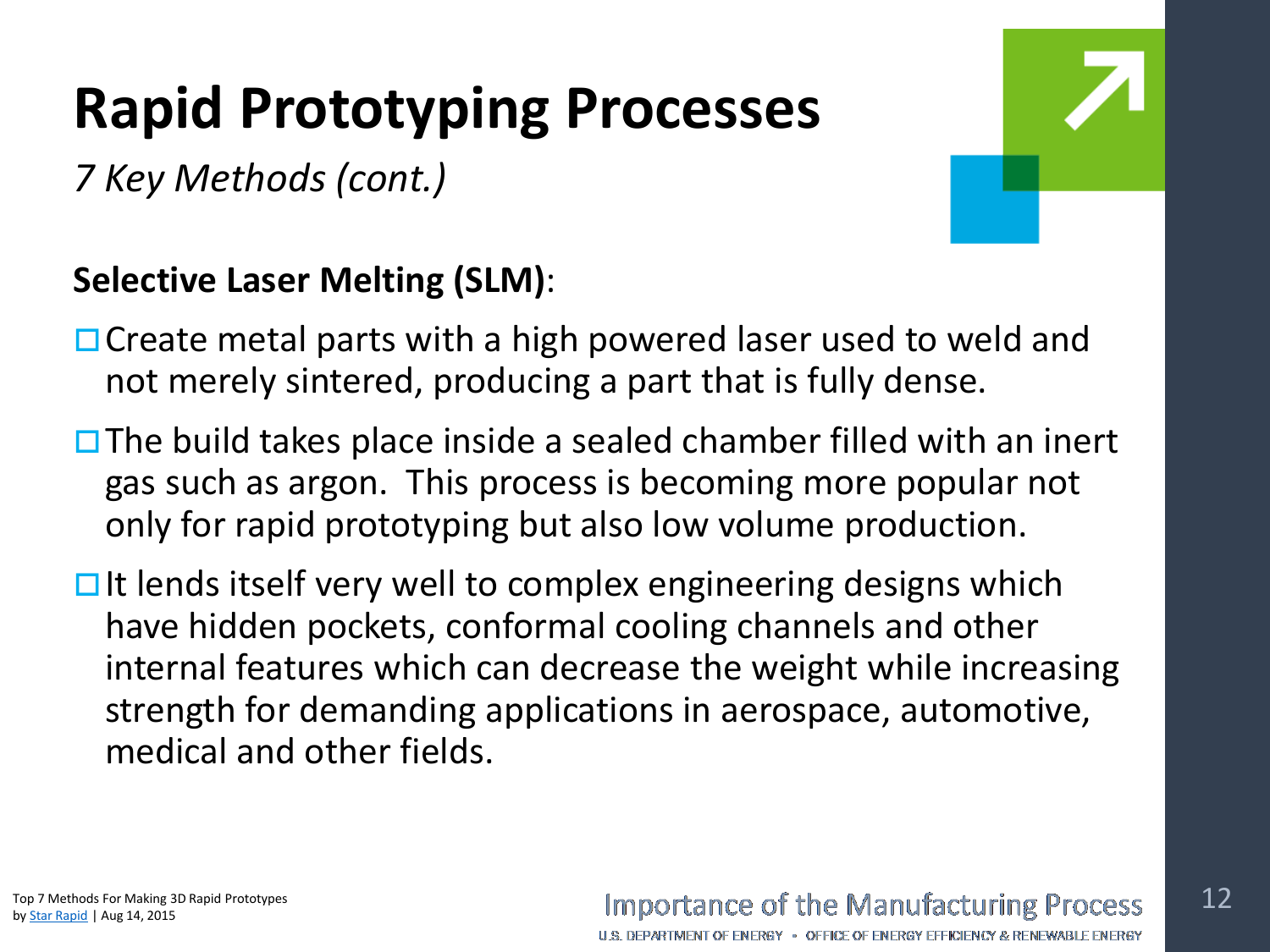*7 Key Methods (cont.)* 

#### **Laminated Object Manufacturing (LOM)**:

□ A series of thin laminates layers are laid out on a build platform. The laminates can be paper, plastic sheet ormetal foil. A computer controlled laser cuts away material. The platform then drops by the thickness of one layer, a new laminate is glued on top and the process continues.



 $\Box$  This stacking process makes a finished part which is less sophisticated than a SLS or SLM equivalent, but it is cheaper and does not require especially controlled working conditions. Also, if paper is used as the laminate the finished part will be similar to solid wood and can be worked accordingly.



#### **Importance of the Manufacturing Process**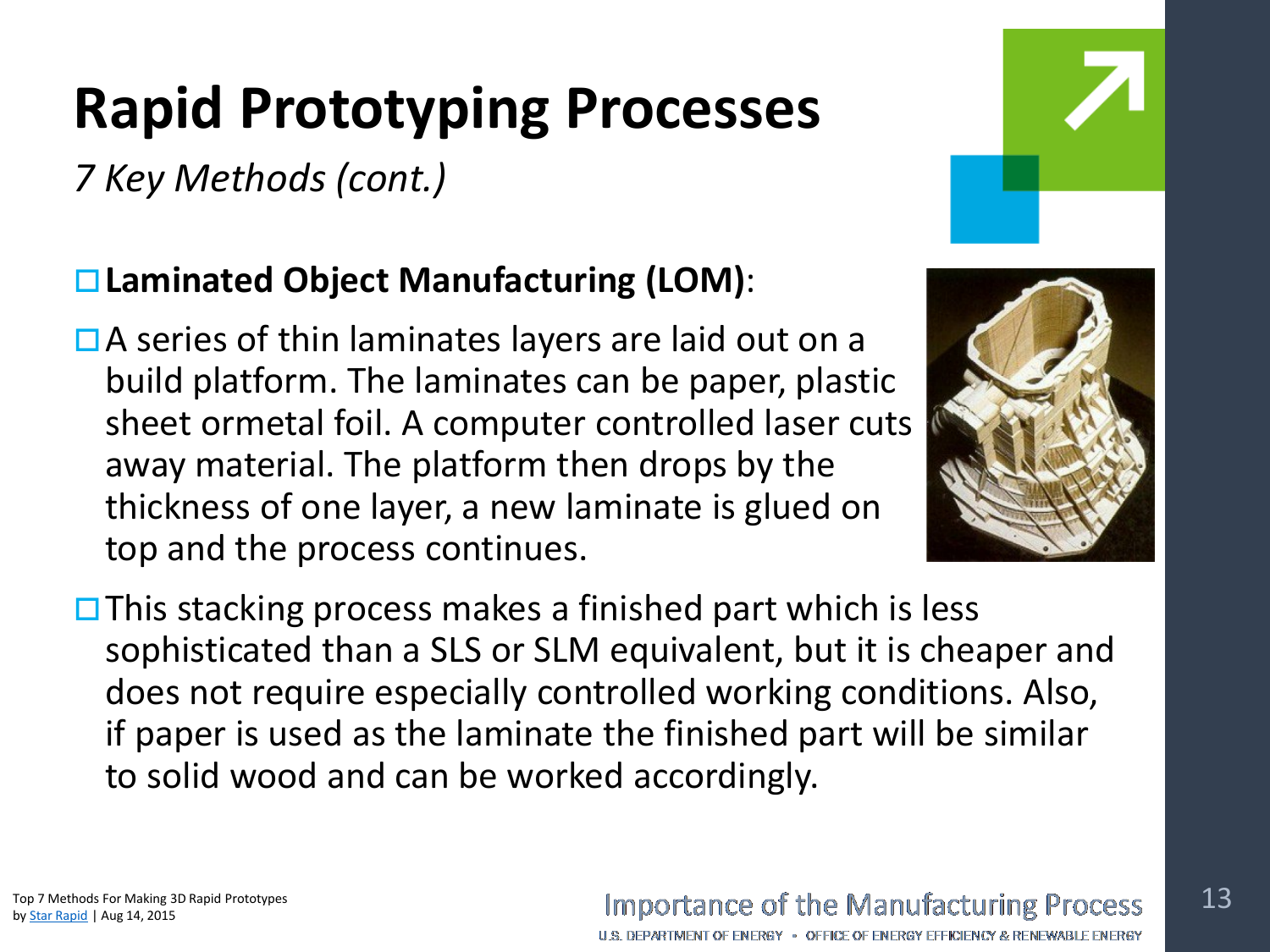*7 Key Methods (cont.)* 

### **Digital Light Processing (DLP)**:

 $\Box$  Another variation on the polymerization of a curable resin, this process is very similar to SLA printing. It cures the resin with a more conventional light source, but it also requires support structures and post-build curing.



 $\Box$  The process is generally faster and a more shallow reservoir of photoresin can be used which also saves on cost. Like with SLA, the finished part has excellent dimensional tolerances and surface finish.

#### **Importance of the Manufacturing Process**